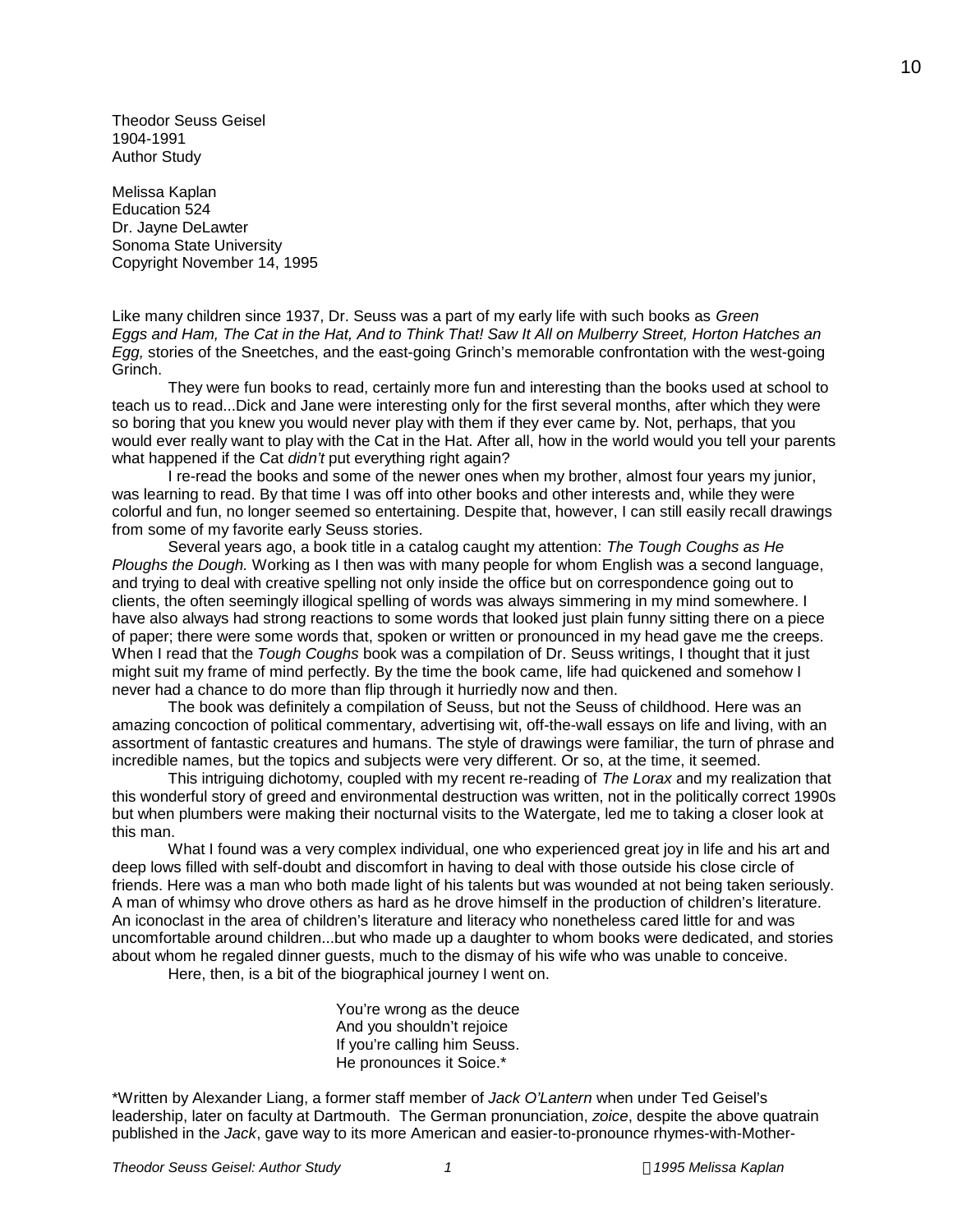Goose sound as Ted was talked about with increasing frequency.

## HE FIRST SAW IT ALL ON MULBERRY STREET

Theodor Seuss Geisel was born in 1901 in Springfield, Massachusetts. Springfield was a busy city, bursting with commerce and invention. Two hundred trains a day came through the city, serving three different railroad companies. Messrs. Smith and Wesson's thriving business was located there, as were industries churning out toys, bicycles, motorcycles, tires, ice and roller skates, railroad and trolley cars, even gasoline-powered automobiles. The pace and community support fostered eccentrics and inventors and, for many of the 62,000 citizens, tinkering with equipment and invention was a common leisure pastime.

Ted grew up speaking both German and English. Both of his parents were born of German immigrants, and the grandparents, parents, aunts, uncles and cousins all spoke German in the home and outside in the thriving community of German-Americans, and English with the non-German-Americans in the heavily stratified social culture of Springfield.

Words fascinated Ted at an early age, a fascination aided, abetted and incited by his family. His sister, Margaretha, called herself Marnie Mecca Ding Ding Guy. His grandfather owned a brewery with another German immigrant. The brewery name was Kalmbach and Geisel, called Come Back and Guzzle by the locals. Ted's father, an expert competitive marksman who practiced every morning (something which Ted found rather ridiculous), told Ted that he must always strive for excellence, that "if you don't, you end up with schlock."

Ted's father was a park commissioner in charge of a huge park that included within its borders a zoo. This became one of young Ted's favorite haunts, and he loved to hear his father tell stories about the animals. Ted drew the animals that he saw and heard about. His parents encouraged his drawing despite the fact that the animals never quite looked like what they started out to be. One of his mother's favorites, drawn on the wall, was a Wynnmph with ears three yards long.

Ted learned to read while still very young. By six years of age, he was already reading Charles Dickens and Robert Louis Stevenson. His favorite early book, however, was *The Hole,* a riotous book about a gun that is shot in the house whose bullet pierces the water heater and, as the house filled with water, the bullet keeps going, piercing everything in its path, through walls and furniture and doors until, in the kitchen, it hits a cake that was so hard it stops the bullet.

Ted's mother, Nettie, knew that the best way to get Ted to do anything was to bribe him with books. Ted persevered through piano lessons with Nettie seated in the anteroom outside. If he did well, he raced across the street to Johnson's Book Store where he was allowed to chose a book.

In 1937, when *And To Think I Saw It On Mulberry Street* was published, Johnson's Book Store opened to record crowds, as neighbors and acquaintances stood in tine to purchase the book, dreading an exposé. Originally titled *A Story That No One Can Beat, Mulberry Street* was Ted's version of *The Hole,* and gleefully read by many as a canny depiction of the tales of embellished truth so artfully invented by children. This theme was to reappear again in such books as *McElligot's Pool,* the first book Ted published after World War II.

### SCHOOL DAZE

Ted was a good student and, on the whole, enjoyed school, but he did have his moments with some teachers. In his first (and, subsequently, only) art class, he found that by turning a drawing on which he was working upside down, he could tell whether or not the drawing was balanced. If it was balanced, the drawing would look balanced both ways, right side up and upside down. His art teacher insisted that artists did no such thing, that balance or imbalance could not be determined in such a manner (when, in fact, it can). He was furious that Ted was fooling around. While all of Ted's classmates liked his drawings, his teacher didn't, telling Ted to consider a career other than art.

It was this interaction, if anything, that fueled young Ted's desire to someday be an artist. "The teacher wanted me to draw the world as it is; I wanted to draw things as I saw them." This was an attitude that intensified as Ted went on to college.

At Dartmouth, Ted was fortunate to find another writing teacher who, like his high school teacher, was appreciative of his work--and wit. Ted boasted to his classmates that he could write humorously on any subject. To prove it, he wrote a book review of the Boston & Maine Railroad timetables...only Ted and the professor laughed.

Despite the fact that he had made no overtures to any of the fraternities, Ted was nonetheless surprised to not be invited by any of them to pledge. He realized that it was probably because he was taken to be Jewish, with his last name, Semitic nose and dark hair. This was in counterpoint to the hostile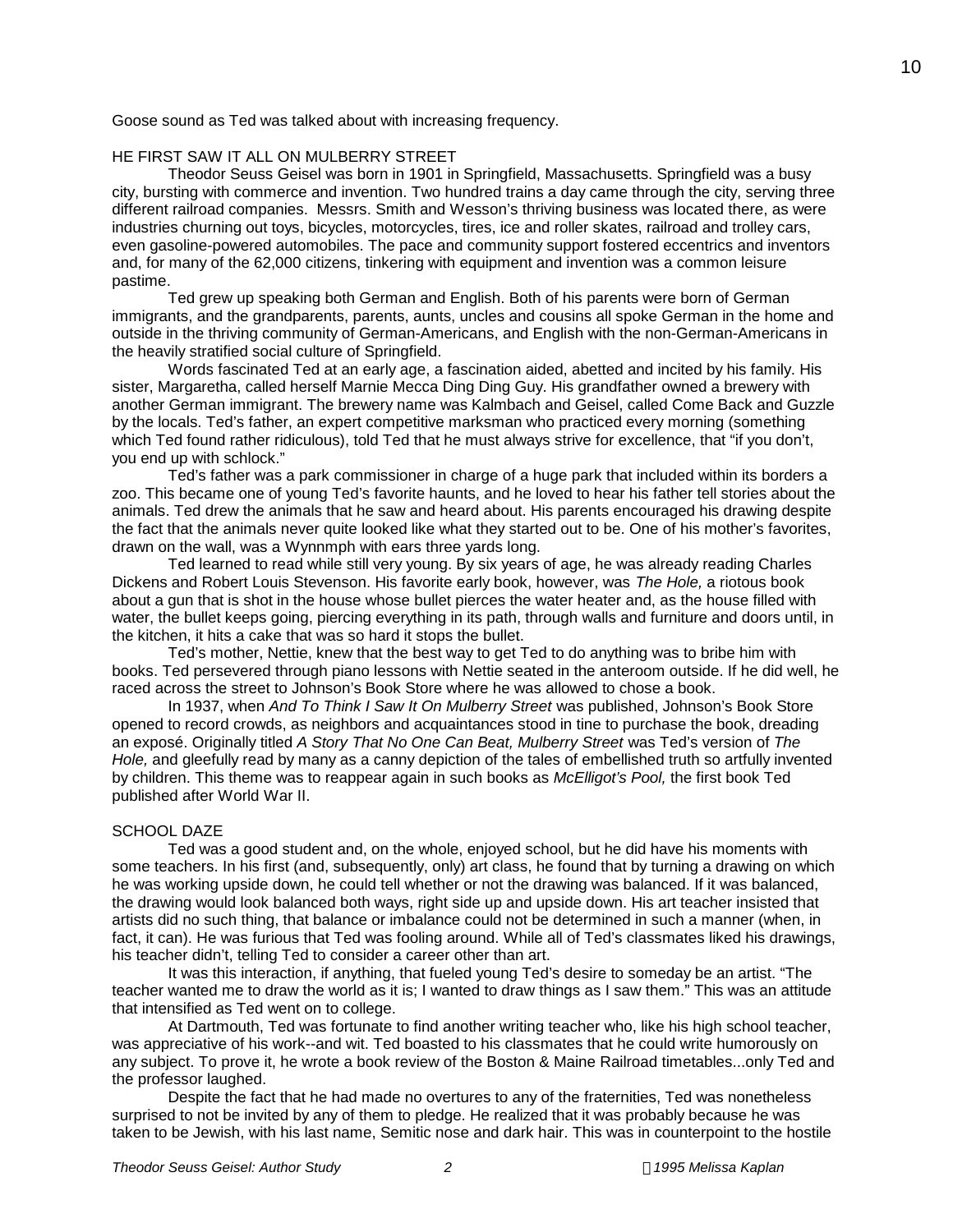atmosphere that pervaded Springfield (and all of the U.S.) during the war as all German-Americans were looked at with suspicion by their former friends, business associates and neighbors. Ted felt the isolation during the war years, and found it continuing, though for different (and rather ironic) reasons at Dartmouth. "It took a year and a half before word got around that I wasn't [Jewish]. I think my interest in editing the Dartmouth humor magazine began...that pledge week."

By his junior year at Dartmouth, Ted was editor of the college humor magazine, the *Jack O'Lantern,* and wrote for the school paper. Typical of his cartoons was one of two chimney sweeps perched on a roof. "Should I go first?" asked the first. "Soot yourself," replied the other. Ted's whimsical use of language and artless drawings soon drew a following of students and faculty.

Ted enjoyed the extracurricular activities, including actively managing the soccer team (managing, after all, wasn't *playing,* and Ted continued his detestation of playing sports that started well before high school), arguing politics on the debate team, and partying. His involvement in the latter activity was perhaps more so than the former, so much so that he was named *Least Likely to Succeed* by his classmates. Late in his senior year, an especially raucous party in his rooms resulted in a visit from the police and a trip to the dean of college. There he was told that he had to resign from the school magazine and paper. Theodore Geisel got around this ban by submitting articles with a number of aliases, including L. Burbank, Thomas Mott Osborne (then warden of Sing Sing prison), Ted Seuss, or, merely, Seuss.

#### THE UNSMILING CLOWN

Ted's high school yearbook highlights the two sides of the man: while he was voted Class Artist and Class Wit, the pictures of him in the year book all show a tall, darkly handsome, unsmiling young man standing in the back row.

In Dartmouth, despite his growing popularity and renown as an astute wit and party man, Ted continued to remain aloof. Said one classmate: "He was not gregarious in the sense of hail-fellow-wellmet; there was no sense of self-importance about him. But when he walked into a room it was like magician's act. Birds flew out of his hands, and endless bright scarves and fireworks. Everything became brighter, happier, funnier. And he didn't try. Everything Ted did seemed to be a surprise, even to him."

From where did this bleakness come? The year 1915 saw the sinking of the *Lusitania* by the Germans and the change of public feeling towards German-Americans. While the German-American community in Springfield was close-knit and one fairly well integrated into the social and business structures of the community, the hostility they encountered grew. Ted was shocked to hear from one of his schoolmates that he was being referred to as "the German brewer's kid with the three-legged dog."

Church services had been conducted in German, and German was the first language at homes, many businesses, at the riflery club (where his father was a top marksman) and the Turnverein community hall which sponsored an active and popular young gymnastics group. The gymnastic exhibitions grew so popular with the city at large that they were ultimately held in Courthouse Square, where a fair-like atmosphere surrounded it with German songs, bands and hearty German food. As the anti-German sentiment swept through the city, however, cross-cultural socializing became less frequent. German cultural affairs dwindled as the German-Americans, now calling themselves merely Americans, sought invisibility. They were already well known in the circle of their daily lives, however, with Ted and Marnie suffering through the taunts of schoolmates. This drew them closer together as they supported each other emotionally and worked out ways of coping with their being thrust into the social pale.

During this increasingly sensitive time, the German-American community did its best to show its support of America. The gymnasium sent forty-seven of its strongest and most able youth to war against Germany. The women and daughters spent afternoons knitting socks and afghans for American service men.

In a continuing effort to reduce the tensions, young Ted threw himself into the war effort, collecting tin foil, planting a Victory Garden of potatoes (which he forgot to harvest) and, through his Boy Scout troop, selling Liberty Bonds. Thanks to his grandfather Geisel, Ted, at age 14, ranked in the top ten of Springfield scouts in bond sales. These scouts were recognized publicly in May 1918 in a public ceremony. The awards were passed out by then-Colonel Theodore Roosevelt, with thousands of townspeople thronging the huge Municipal Auditorium. There, each scout was awarded his medal by Col. Roosevelt. When Roosevelt got to Ted at the end of the line he stood perplexed, then yelled over to the scoutmaster "What's this boy doing here?" whereupon Ted was unceremoniously hustled off stage.

Roosevelt had only been provided with nine medals and the flustered scoutmaster, rather than explaining things, just hustled Ted off stage, leaving psychological scars that would affect Ted for the rest of his life. Although he had never experienced it before, Ted at this point became terribly stage stricken and from that time on became horribly shy of public appearances, his fear of public appearances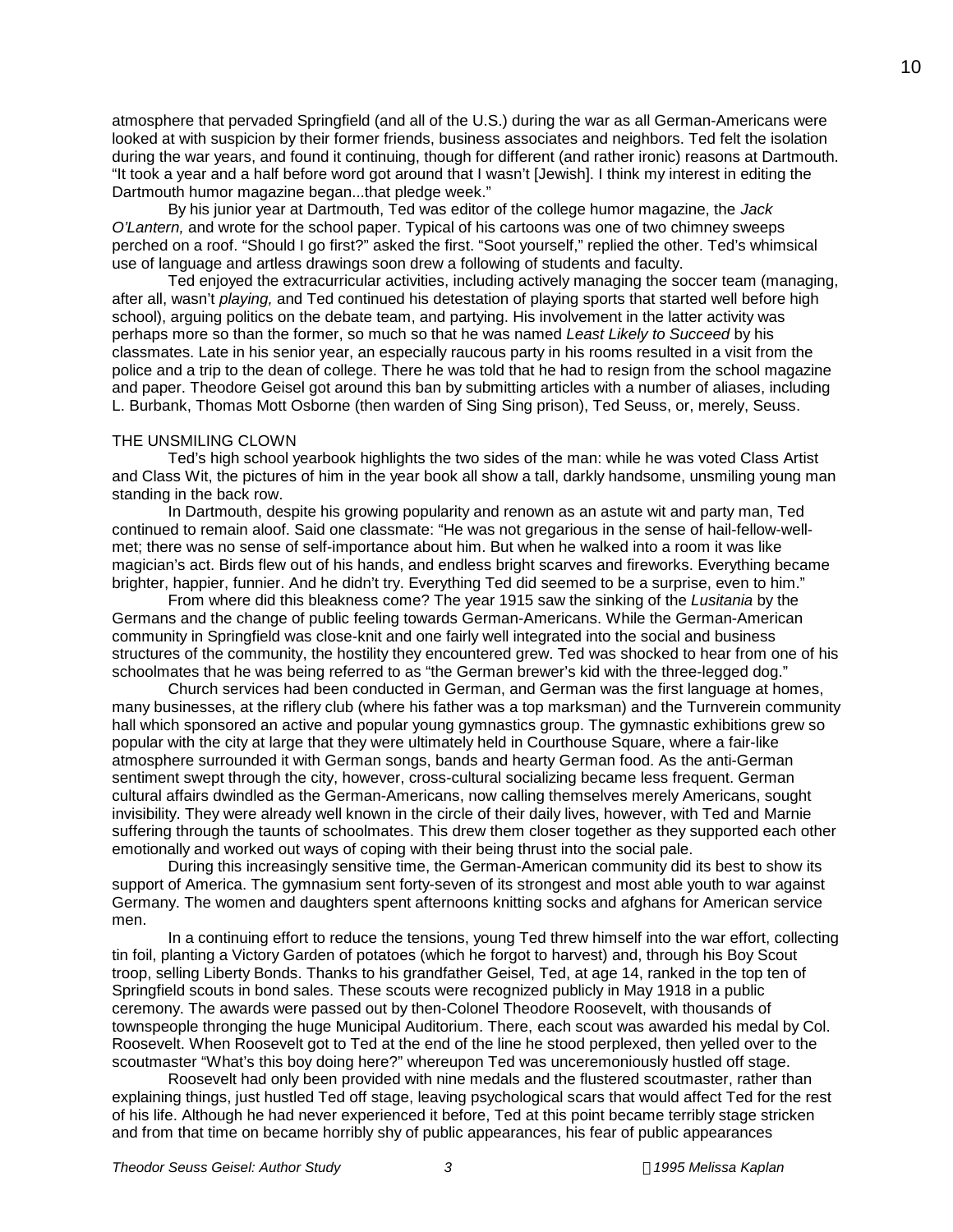### bordering on the neurotic.

In Ted's thirteenth year, not only was the possibility of war between U.S. and Germany growing increasingly certain, so too was the passage of the Eighteenth Amendment: Prohibition. The future of the Kalmbach and Geisel Brewery, the largest in New England, faced economic ruin. Many of their Anglo neighbors were prohibitionists, thus worsening the tensions between them. (It was during this time that the Geisel family would engage in one of its elders' pastimes, plotting revenge and wickedness and practical jokes against their neighbors and other prohibitionists and stuffed shirts. The plots generated more laughter within the family than anything else as they were never carried out, but the residue of these family plottings show tell-tail traces in some of Seuss' later works published in *Judge* and other adult humor and general interest magazines.)

### PUBLICATION PURSUITS

Ted's first published cartoon was the winner of an advertising contest he entered when he was twelve years old. In high school he became a prolific contributor of 'grinds' (one-liners) and cartoons for the school paper, *The Recorder.* Most of the early works were published under the pseudonym of Peter Pessimist, including this one about his least liked subject: "It'll just be our luck to be in Latin class when they turn back the clocks." As the number of his contributions grew, he adopted a second pseudonym under which work was published. This one he borrowed from his father and was to use it again many years later. His father first used it when playing the numbers as his mother was horrified that he might actually win and people would find out. Ted used it years later when he wrote the text for books that others then illustrated: Theo LeSeig, *Geisel* spelled backwards.

In Dartmouth, and later in Oxford, Ted vacillated between being a college professor, English teacher, writer or artist, exploring his options in Oxford, Corsica and Paris. His wife-to-be, Helen, a classmate at Oxford, completed her studies in England and returned to the U.S. where she taught school in New Jersey.

When Ted, then back in the U.S., finally sold a cartoon to the *Saturday Evening Post,* he was motivated to move from his parent's home in Massachusetts to New York to try his hand as a cartoonist. He finally sold his first cartoon to a humor magazine, *Judge,* and landed a job as staff writer there, as well. Taking this as a sign that things were looking up, he and Helen were married. Still quite poor, they rented a dismal apartment across from a stable in the Hell's Kitchen area of New York. When the stable horses died, they would be pulled out of the stable and dumped off into the middle of the street, there to be left for several days until picked up by the sanitation department. The magazine began having money problems, with staff sometimes being paid in goods given to the magazine by advertisers—one week Ted received 100 cartons of shaving cream; another time, 1,872 Little Gem nail clippers--so the Geisels stayed rather longer than they had anticipated in this particular location.

Ted started doing a regular cartoon column--part fact, part fiction--for *Judge.* To give it an air of professionalism, and wanting to save his own name for the great novel he still hoped to write one day, he signed it "Dr. Theophrastus Seuss." Theophrastus was the name of a beloved stuffed toy dog he had had since early childhood, one which, like the pseudonym itself, would remain with Ted for the rest of his days.

It was one of Ted's off-the-wall Seuss cartoons that landed him a (still above their means) Park Avenue apartment: A weary knight a-bed suddenly finds a dragon in his face. "Darn it all, another dragon! And just after I'd sprayed the whole castle with Flit." The wife of that popular pesticide product kept pestering her husband for two weeks before he finally called Ted, and thus started a popular advertising campaign and phrase, "Quick, Henry! the Flit!" Their new apartment had one benefit over their old digs at Hell's Kitchen: there were fewer dead horses. However, with their phone number one digit away from that of the local fish market, they were not about to make a lot of friends...every time someone called to order fish, Ted drew one on a piece of cardboard and had it delivered, never telling the hungry caller that they had reached a wrong number.

The Geisels themselves ate out regularly. Their lack of interest in things culinary dismayed Ted's mother when she found that the only thing in their refrigerator was the cookbook she had given them for a wedding present. Ted's mother died shortly after he started producing ads for Flit. That, combined with the fact that Flit was a spring and summer product and he was left with little to do the other seven months of the year, caused Ted to grow quite restless. Reviewing his contract with Flit, he found that one of the things he was not prevented from writing was children's books.

In 1927 he wrote his first children's book, an ABC book, that was subsequently rejected by every publisher to whom it was submitted due to Ted's somewhat impractical approach. Ted had recently discovered colored inks and, with three different reds and "about seventeen different blues," each book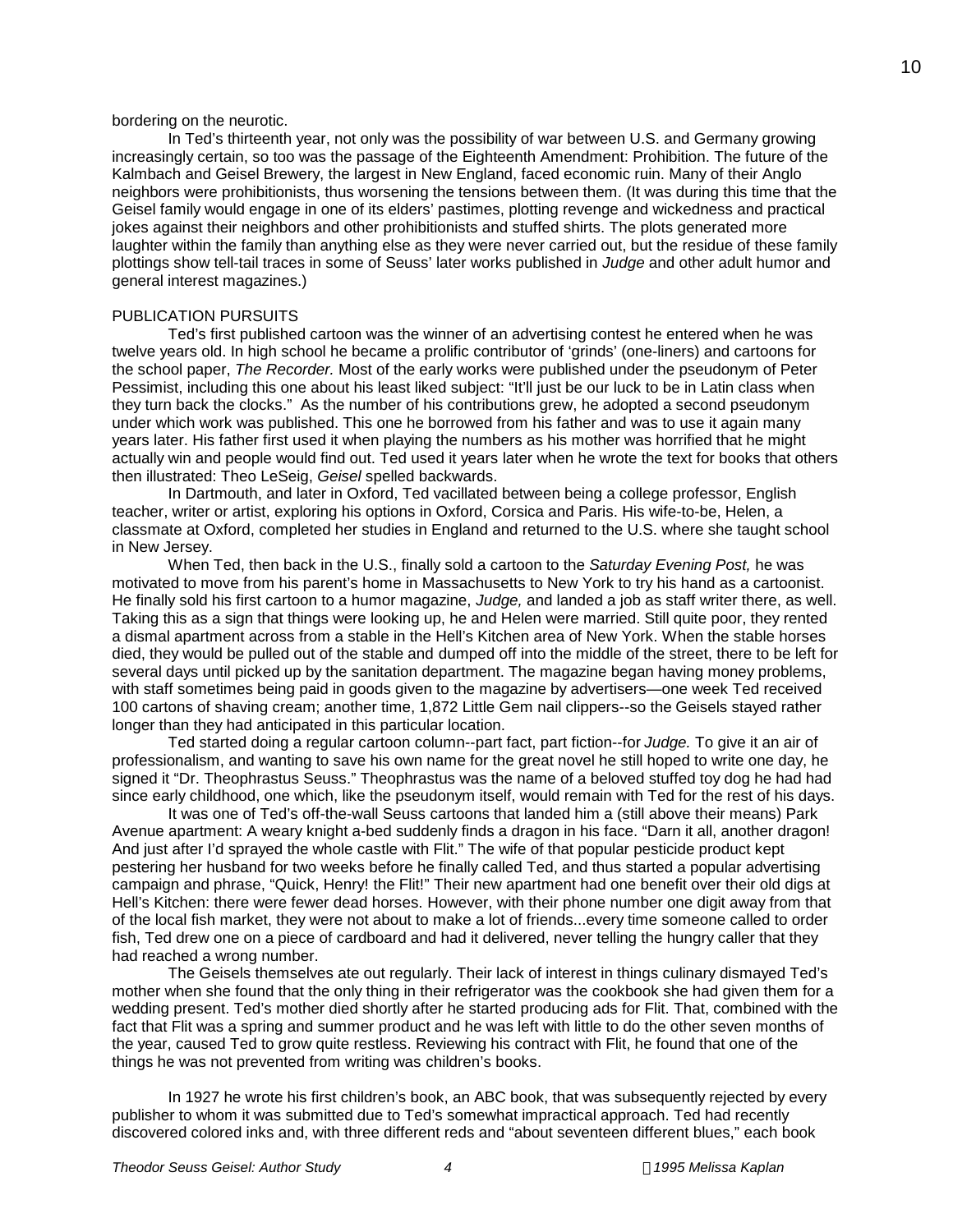## would have cost \$150 a copy!

Ted then turned away from children's books, doing more advertising for Flit and Shell Oil as well as continued to write for humor publications. When, by 1938, more than two dozen publishers had rejected his second children's book manuscript, entitled *A Story That Can't Be Beat,* Ted was depressed and fed up. After an editor claimed there was "no moral or message" to be found in the book, nothing to "transform...children into good citizens," Ted fumed to Helen: "What's wrong with kids having fun reading without being preached at!"

Striding down the street after being rejected for the twenty-eighth time, crumpled *Story* manuscript jammed under his arm, he was on his way home to burn it when he bumped into an old Dartmouth classmate, Mike McClintock. Mike had, just three hours earlier, been appointed Children's Book Editor by Vanguard Press and was in a bind. Having sold himself to Vanguard as having many connections, he in fact had no manuscript to submit. They ran into each other, the manuscript changed hands, and several months later, U.S. children met a new doctor. (Ted was able to return the favor years later when, as one of Beginner Books' offerings in 1958, McClintock's *A Fly Went By* was published.)

Despite being an expensive book for its day (\$1), *Mulberry Street* quickly sold 10,000 copies, and Ted found that not only did he enjoy writing children's books, children enjoyed reading them. Vanguard made the same discovery, and thus a relationship was born. From that time on, Ted published at a rate of almost one book a year. After *Mulberry Street* came *The 500 Hats Of Bartholemew Cubbins* in 1938, *The King's Stilts (and The Seven Lady Godivas,* an adult book) in 1939, and *Horton Hatches an Egg* in 1940, the latter books published by Ted's new editor at Random House. During these years, with the world at odds and the U.S.'s carefully preserved neutrality crumbling, he became increasingly active in producing political cartoons for *PM,* a noted political magazine.

#### FILM, FRATERNIZATION AND FRANCE

In 1940, Ted accepted an offer to join the army and was assigned to Fort Fox, the army's instructional film unit based in Hollywood. There, Ted reported for work, in his custom-tailored-by-Brooks Brothers uniform, to make instructional and training films for soldiers. His boss, Frank Capra, and Jack Jones, the animator responsible for such American characters as Bugs Bunny and Daffy Duck, taught Ted to edit a script and bring film to life by leaving much behind on the editing room floor. His work won awards, including two Academy awards for the film, *Hitler Lives* in 1946 and a documentary on Japan in 1947. Ted credited both Capra and Jones for teaching him the conciseness which brought so much to his later children's writing.

Ted came face to face with his dislike for authority and his German heritage when he wrote and edited *Hitler Lives.* It was this film which outlined the military's new "no fraternization" policy. "The Nazi party," Ted wrote, "may be gone, but Nazi thinking, Nazi training and Nazi trickery remain. The German lust for conquest is not dead...trickery remains. You will not argue with them. You will not be friendly...There must be no fraternization with any of the German people." Although Ted wrote and produced the film, and was required to hand-carry it throughout the European theatre to obtain the personal approval from every general behind the lines and at the front, this policy made him uncomfortable, not the least of which was due to heritage. He later worked to rescind this policy, joking with colleagues in the service, "Just be a good soldier. Leave the bungling to the State Department!"

One of his side trips through the war zone was planned by former *PM* boss Ralph Ingersoll. He drew a map route to get Ted and his military police escort around the fighting at Bastogne, but they took a wrong turn somewhere, ending up ten miles behind the enemy line the morning of the evening that the Battle of the Bulge erupted. They remained trapped in enemy territory until rescued by British troops three days later. In Seussian rhythms, Ted recounted "The retreat we beat was accomplished with a speed that will never be beat."

Ted was in France on the first New Year's after the Allied forces occupation. Subdued despite the celebrations going on all around him, he walked through the rain down the Champs-Élysée to the Tomb of the Unknown soldier, scrawling on a piece of scrap paper a poem which began:

> If he had lived, he'd probably have been 45 or so And he might have been standing here, saluting too At the grave of The Unknown Soldier...

The joy all felt as the war ended was marred for Ted with word that his sister, Marnie, had died at home of coronary thrombosis after fighting years of depression and living reclusively.

The war brought other changes for the Geisels. Ted decided that he liked living where he could do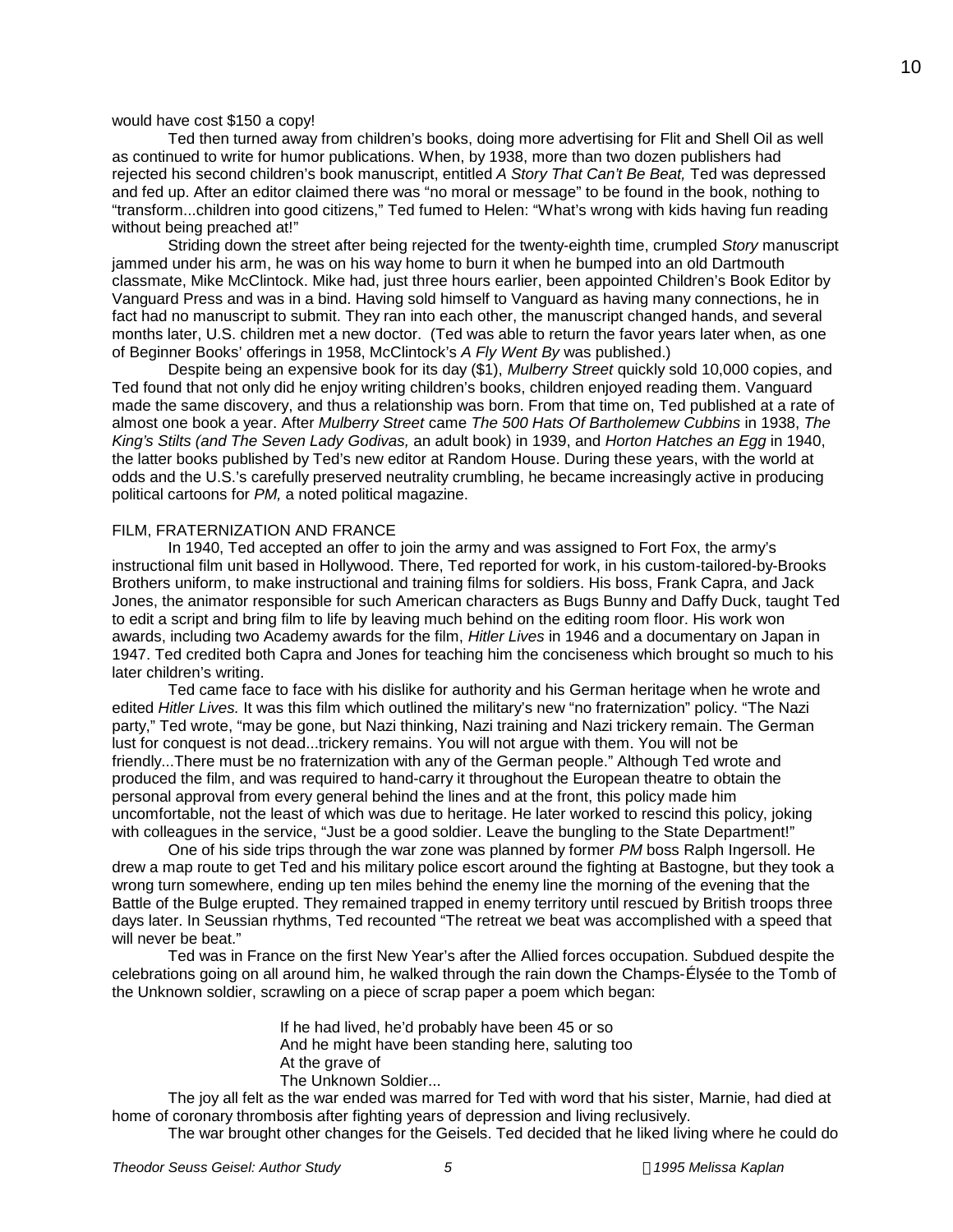some early morning gardening in his pajamas, and Helen had begun writing books for Disney. They decided to move permanently to California, eventually buying a dilapidated look-out tower in the hills overlooking the tiny community of La Jolla. Ted wrote of this place: "All the enlightened members of this community know about my books...but nobody in Southern California seems to keep 'em in stock... I gotta go out now and fight rattlesnakes, bees and man-eating rabbits in the patio..." In 1948, the tower was mostly graffiti-filled with hearts and had closets full of beer bottles. They got rid of the beer bottles and most of the hearts, and the uppermost levels became Ted's hideaway office, nicknamed "the bone pile," his term for all the sheets of discarded paper from his work on new books, each drawing done three or four times before inking the final drawing on heavy stock paper for the publisher.

### LOVE AND MARRIAGE

Helen Palmer Geisel was the driving force in their relationship, keeping everything together in the background while Ted worked. She was also instrumental in the creative process, being his strongest editor and severest critic, biggest champion and the buffer between Ted and publishers and editors. She not only kept up her own writing career writing for Disney and Golden Books, she was intimately involved with Beginner Books, screening manuscripts, working with artists and authors, and trying to smooth the choppy waters when Ted butted heads with writers and the rest of the Random House staff.

When Helen was struck with complete paralysis and hospitalized for months, Ted was lost in many ways. He had once complained "All I want to do is to *write* books, and everybody's forever nagging at me to *keep* them," Unable to even make entries in their check book, bills went unpaid as he drifted from day to day, spending much of his time beside the silent Helen as she lay encased in a heart-lung machine, rigging up Seussian contraptions (a continuing reflection of his fascination with Rube Goldberg's fantastic contraptions) of mirrors so that she could see their dog outside. Whether he was truly absent minded or cunningly simple, he had through the years abrogated the business and household affairs side of their life together completely to Helen.

Though Helen recovered, she was never out of pain and never was able to work again at her former speed and strength. She continued to strongly support Ted, helped run Beginner Books, traveled to different places around the world with Ted, and made her own contributions to children's literature (under her maiden name), but the pain, fatigue and despair grew worse, even after their hiring an assistant to work with them at the Tower in La Jolla. Their close and loving relationship began to deteriorate as Helen could no longer provide the support, nurturing and protection Ted required to be able to freely create. Finally, in an act that niece Peggy said was done "out of absolute love for Ted," Helen committed suicide by overdose in the fall of 1967.

Ted was not to remain alone for long. In August of the following year, he told a colleague "My best friend is being divorced and I'm going to Reno to comfort his wife." Earlier in the spring of 1968, Audrey Stone Dimond told her husband, Grey, that she planned to leave him and marry Ted. The Geisels and the Dimonds had long been close friends, often entertaining with each other, attending numerous social events, going boating and vacationing together. Upon Audrey's announcement, Grey stood still, thinking it over a bit.

'"Who," he asked finally, "is going to do the driving?"

- "Why, I guess I will," Audrey replied, astonished.
- "Good," he said. "I don't want any wife of mine marrying a man who drives the way Ted does."

Audrey, like Helen, handled Ted with gentle humor and patience. When Walter Retan, friend, kindred spirit from Random House and houseguest, had trouble one morning turning off the lights in the guest bathroom, he sought Ted's assistance. Ted came in and started flipping switches but to no avail. Shrugging, finally, Ted called for Audrey. Audrey came in, pointed up to the skylight, laughed, and said "You're trying to turn off the sun!"

Ted constantly struggled against public appearances, often backing out at the last minute. Audrey, as did Helen before her, cajoled and connived and did her best to get Ted out before the public. This became even more important as Ted's health began to decline. One such time, Audrey and old Dartmouth classmate Kenneth Montgomery conspired, not telling Ted that he was the commencement speaker at Lake Forest College's graduation until he was in the car on the way to the college. He scribbled notes on the way, this time writing in verse as it came more easily to him than prose. His talk was a huge success and verse became his formula for dealing with such commencements, awards dinners and other events. Later that spring, to an American Booksellers Association meeting in Atlanta, Ted recited: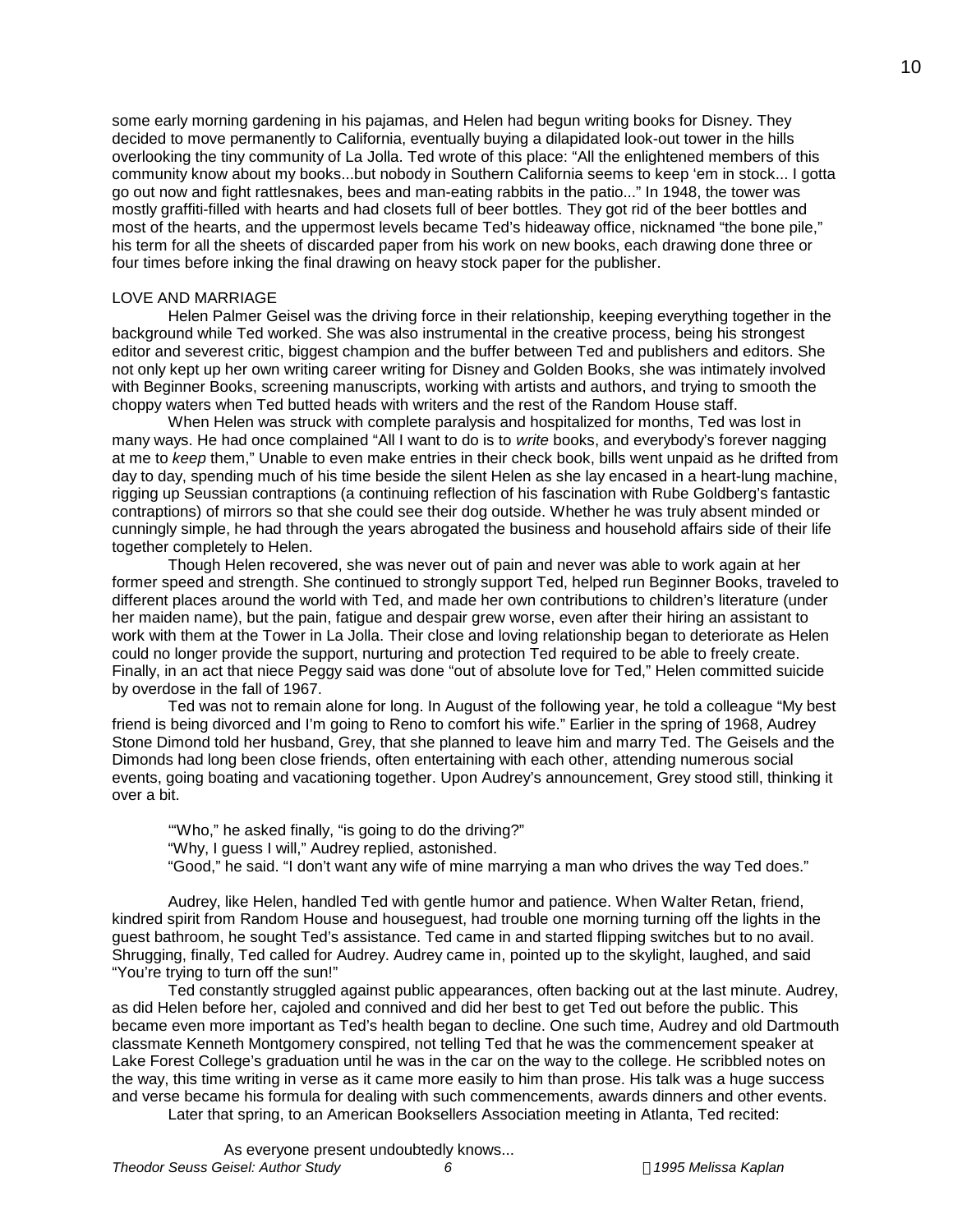Due to a prenatal defect in my nose... (Which seems to get worse the longer it grows) I am completely incapable of speaking in prose... If I could speak prose... You would be in a fix. I'd harangue you poor people till a quarter to six about Watergate memoirs and Richard the Nix. But I can't because Richard and poetry don't mix... I've come to convey In a most humble way The thanks of all authors to the ABA Were it not for our friends in the old ABA, Every one of us authors, I vouch safe to say, Would be engaged in the dry cleaning business today...

## WRITING INFLUENCES, INSPIRATIONS

Ted's mother, with all the reading and encouragement to read and create she gave Ted, was his first literary influence. The sounds and absurdities of language, from both the German spoken at home and the English spoken outside the home, were also sources of inspiration for many of Ted's flights of fantasy.

In high school, Ted's literary ventures were fed by Edwin "Red" Smith, his young English teacher. Considered fun and unpretentious, Smith made a great impression on much of Central High School's students, encouraging many to apply to college, especially to Dartmouth, his recent *alma mater.* Through Smith, Ted discovered the French-born English author Hillaire Belloc and grew to love the rhythm of Belloc's verses, including:

> As a Friend to the children, commend me the Yak. You will find it exactly the thing: It will carry and fetch, you can ride on its back, Or lead it about with a string.

In interviews as well as casual encounters, Ted often joked about where he got his inspiration, regaling listeners with tales of travel to the Arizona desert to pick ideas from the heads of retired thunderbirds (though admittedly with no idea as to where the thunderbirds got them), the reality was often less, or more, strange. While at home, he would resort to putting on one of his many hats. When out doing errands or traveling around the world, chance encounters, even sounds, were enough to start the creative process. Staring at the back of a man wearing a bowler on a train was the genesis for *The 500 Hats of Bartholemew Cubbins;* the sound of the laboring engines of a ship fighting stormy seas sounded, to Teds' ears, like *And to Think That I Saw it on Mulberry Street*. The amiable complaint of a water-logged and very muddied soldier of "Why is it always rain? Why can't anything else come down" eventually became *Bartholemew and the Oobleck.* (Oobleck apparently struck a chord with children through the years, making a frequent appearance in the form of the green slime that regularly hits characters on some of the children's shows produced for the Nickelodeon channel.)

Character names were also of interesting origin. Some were words that came naturally from his childhood; between the "Come back and guzzle" brewery and a sister self-named Marnie Mecca Ding Ding Guy, it should be no wonder that one of his first creations was named the Wynnmph. The Grinch, However, was so named because, as Ted said, "I just drew him and looked at him, and it was obvious to me who he was."

In a 1957 issue of *Life* Magazine, writer John Hershey criticized the "Dick and Jane" readers, saying that Dr. Seuss could write better beginning readers for kids. Whether he was serious or not, Ted took it seriously enough to contact his publisher and got a list of 223 easy-to-read words. His first book, *The Cat in the Hat* came about because *cat* and *hat* were the first two words on the list that rhymed.

Ted thought it would be a simple matter to turn out a book, but seven months and much throwing of the manuscript across the room [another "thinking cap" technique] later, the book was sent off to the publisher. While it did not sell well at schools, it was a hit in the bookstores. *The New York Herald* literary review wrote: "We were afraid that the limitations Dr. Seuss put upon himself might have shackled his marvelous inventiveness. Quite the contrary. Restricting his vocabulary…and shortening the verse story has given a certain riotous unity…that is pleasing." *Green Eggs and Ham* had similar literary origins, with Ted's Random House editor and friend, Bennett Cerf, setting Ted another literary challenge, betting him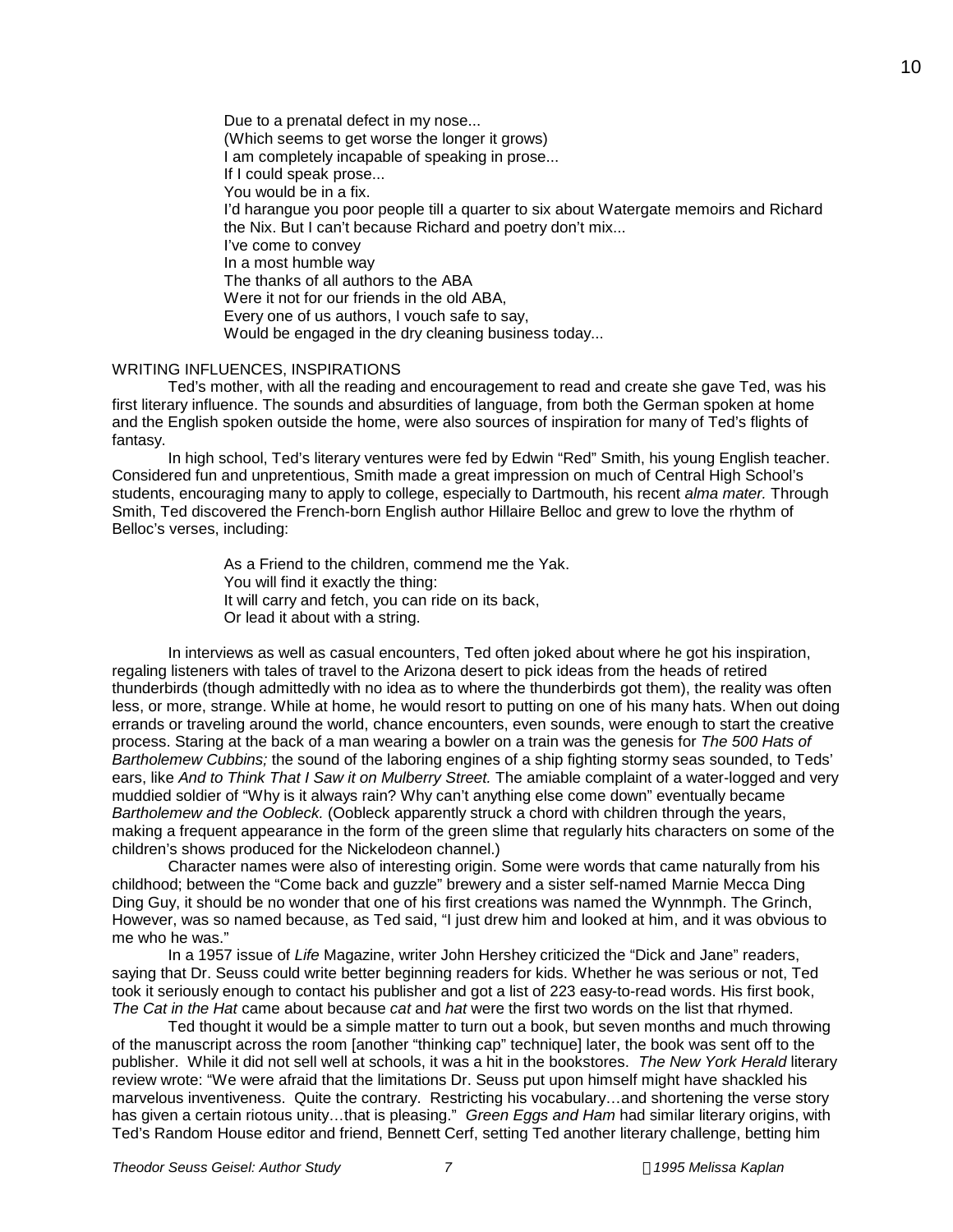\$50 that he couldn't write a book using only fifty simple words. The success of these books led to Random House creating a whole new division of books. Ted was hired as the president of this new venture, called Beginner Books, whose logo was the Cat in the Hat.

The inspiration for one book needed no explanation amongst Ted's friends and associates. In 1985, invigorated by his reception by the graduating class at Princeton, he went back home and started *You're Only Old Once!*, a book which helped exorcise his health care demons by portraying the medical field and age from his unique perspective. A fragment of his writing for this, his forty-fifth book, illustrates the way he wrote in general, with a slapdash, fill-in-the-blanks sort of approach that nonetheless took hours, even months, until Ted would be satisfied with the effect:

> I remember hearing my grandfather speak of a (blank) that is old at the end of one week And a Nutchworm that's old at the end of an hour And after three minutes a (something) feels sour (BLANK BLANK something)…reckoned There were some germs who get ancient in only one second

Ted wrote another book on a dare, one that was published not by a book publisher but in Art Buckwald's column. Buchwald sent Ted a copy of his book, *I Never Danced At The White House*, and dared him to write a political book. Ted grabbed a copy of *Marvin K. Mooney, Will You Please Go Now!* and, knowing the fireworks were already going off at Random House, Ted told Buchwald to go ahead and run it anyway. On August 8, 1974, Buchwald's syndicated column thus began:

> Richard M. Nixon, will you please go now! The time has come. The time is now. Just go. Go. Go! I don't care how. You can go by foot. You can go by cow. Richard M. Nixon, will you please go now! You can go on skates. You can go on skis. You can go in a hat. But Please go. Please!…

Nine days later, Nixon announced his resignation. Buchwald claimed credit, Ted claimed intent, and both bemoaned the fact that they hadn't collaborated sooner.

In later years, Ted took a philosophical view of his time at Dartmouth. "English and writing was my major," he said, "but I think that's a mistake for anybody. That's teaching you the mechanics of getting water out of a well that may not exist." It was, however, while at Dartmouth that Ted made the discovery that writing and drawing were two sides of the same coin: "I began to get it through my skull that words and pictures were Yin and Yang...that, married, [they] might produce a progeny more interesting than either parent. It took me almost a quarter of a century to find the proper way [to do it]. At Dartmouth, I couldn't even get them engaged."

## IF IT LOOKS LIKE A DUCK

In Ted's case, it was probably a goat. Calling his drawing "exaggerated mistakes", Ted once said that he drew the way he did because he couldn't draw. Ted submitted drawings for a billboard that included, as requested, the image of a goat. The advertising executive stared at it, puzzled, and said that it looked more like a duck. So Ted drew a duck, resubmitted it – and the ad exec thought it was a great goat.

"Kids exaggerate the same way I do. They overlook things they can't draw, their pencils slip, and they get funny effects. I've learned to incorporate my pencil slips into my style." A child's idea of art, Ted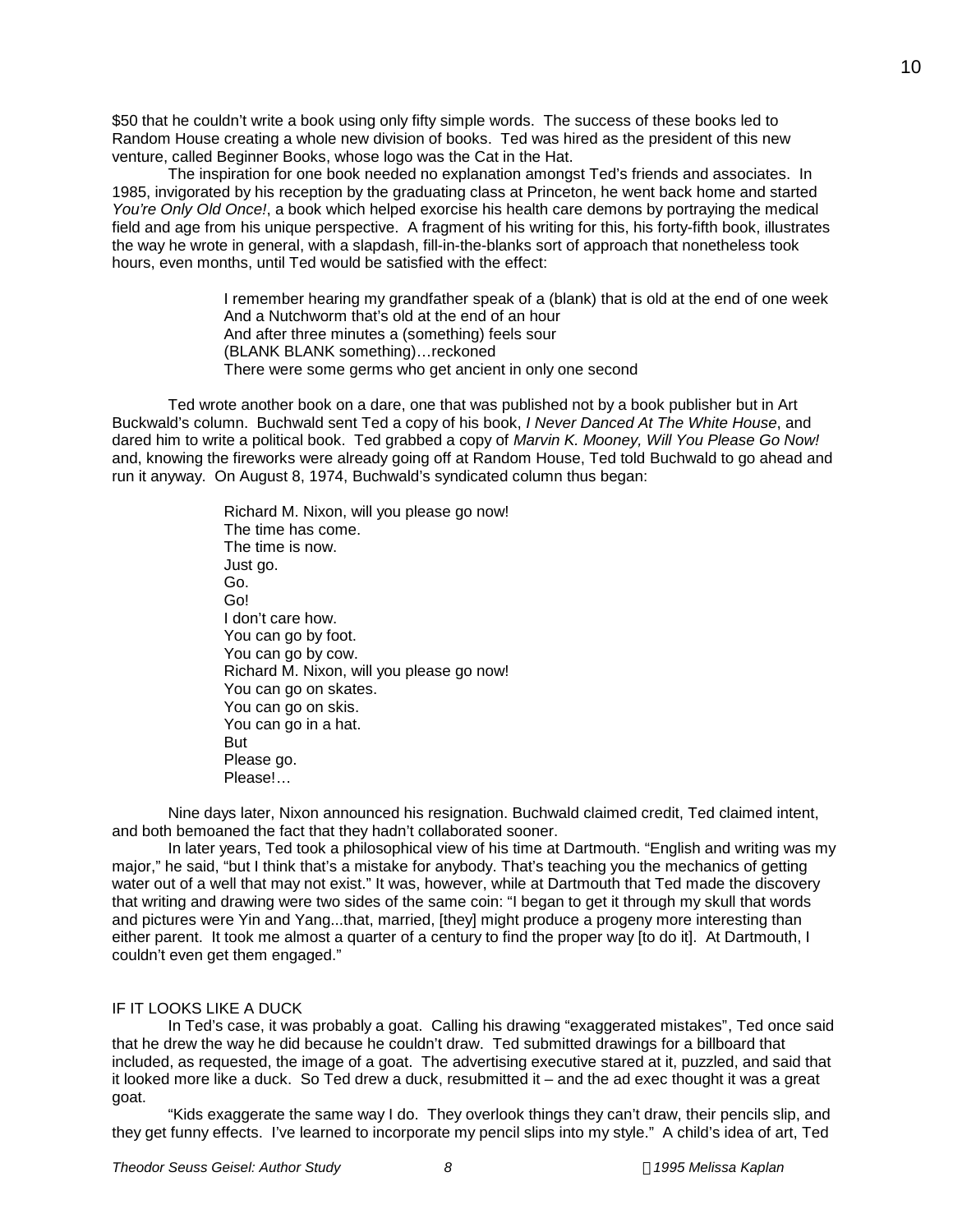believed, was "pen-and-ink outlines filled in with flat color, with no modulation or subtlety…that's the way kids see things." One of Ted's favorite comments about his work was by art critic and poet Karla Kuskin, who wrote that Ted's characters all have "slightly batty, oval eyes and a smile you might find on the Mona Lisa after her first martini."

While many praised Ted's illustration, others put them down as mere 'cartoonery.' Chuck Jones was awed by Ted's imagery and use of color and line and the complexity of his drawings, calling him the "children's M.C. Escher." Though Ted once put down his art work as a "sort of psychosis deterrent…to keep from going batty," he tried to divorce himself from critical review by not selling his works. No sales meant no critics or patrons to judge them. It was only after Ted had been seriously ill for a number of years that he felt the press of time and a deepened desire for critical acclaim and so agreed to a retrospective of his work which was initially staged at the Museum of Art in San Diego.

Ted was an iconoclast, a stiff breeze blowing through the staid halls of children's literature. With drawings more cartoon- or comic book-like than what had been considered "illustrations," Ted was also among the first to put drawings on equal par with the text. His books enabled both readers and nonreaders to follow the action and the story.

In 1949, Ted was invited to lecture at a writer's conference. Contrary to his nervousness at such events, he launched himself into it with enthusiasm. Ted spent weeks researching the subject, making, for him, a scholarly effort at defining the structure of his beliefs. He felt classical mythology was "lost on children," leaving them only with the vivid images making up such myths. Æsop was "too cold, too abstract, too mathematical and intellectual," while the *Illiad* was "too complicated." *The Odyssey* was exciting, *Robin Hood* rewarding for its great trickery, and *Robinson Crusoe* fulfilled what Ted identified as children's seven basic needs: love, security, belonging to, to achieve, to know, to change, and aesthetics. He found particularly appealing the Victorian era tales by Hans Christian Anderson, Robert Louis Stevenson and the "flesh and blood" characters of Mark Twain.

Most of the time, Ted never even thought of himself as a children's author. He simply did what he did: drew pictures and wrote rhymes. Honing his style with his first books, driving himself (and the other authors writing for Beginning Books) to mercilessly high quality standards, his style remained essentially unchanged through the years. Other than his brief stint at research in 1949, Ted basically never considered that he was writing for children. He was happy that adults and children loved and bought his books, but he wrote and drew to amuse himself. No matter the many changes he went through, his books, for all their boisterous and subversive trickery, were comfortably constant in some basics: "Might never makes right; the meek shall inherit the earth; and pride frequently goeth before a fall."

Ted was frequently horrified, appalled, and outraged at the volumes of often pretentious scholarly print dedicated to his writing, the theses, dissertations and book chapters written about his children's books. Only one captured his heart and support. Terry Cronan, a psychology professor, had developed a literacy program using African-American and Hispanic students as tutors. The tutors visited low-income families, brought them Seuss books, and helped them build a book case in which the books were housed, with them often being the only books in the house. Cronan favored Ted's books, she said, because of their rhythms and repetition and their asexual and ethnic-free characters. Ted's British publisher had much the same feeling, observing that Ted's books were popular in British adult literacy programs.

Ted's relationship with his young readers was instinctive. Some critics, pointing out his revolutionary style, his sometimes antiauthoritarian writing, and his wildly disorderly yet personable style, said that he took the side of children. Ted confirmed this in an interview, stating: "I'm subversive as hell! I've always had a mistrust of adults. [And] one reason I dropped out of Oxford and the Sorbonne was that I thought they were taking life too damn seriously."

Ted was as hard on other writers as he was himself. This often caused problems at Beginner Books as he took writers to task. He laid down strict standards (only one illustration on a page, text should not describe anything that wasn't pictured so that children could work out the story from the illustrations themselves; each pair of interfacing pages had to work as an interlocking unit). Books, said Ted, were an art form that grew increasingly complex as it was directed to younger and younger audiences. Many authors complained that Ted and Helen wanted all books to look like Ted's; none did and many authors left for other publishing houses. One team of writers did stick it out and, through a love-hate relationship with Ted as their editor, turned out a not inconsiderable body of work that Ted, despite his dislike for series, himself named the Berenstain Bears.

In an interview around his seventy-fifth birthday, Ted told the writer for *the Los Angeles Times Book Review* "I tend to basically exaggerate in life, and in writing, it's fine to exaggerate. I really enjoy overstating for the purpose of getting a laugh. It's very flattering, that laugh, and at the same time it gives pleasure to the audience and accomplishes more than writing very serious things. For another thing,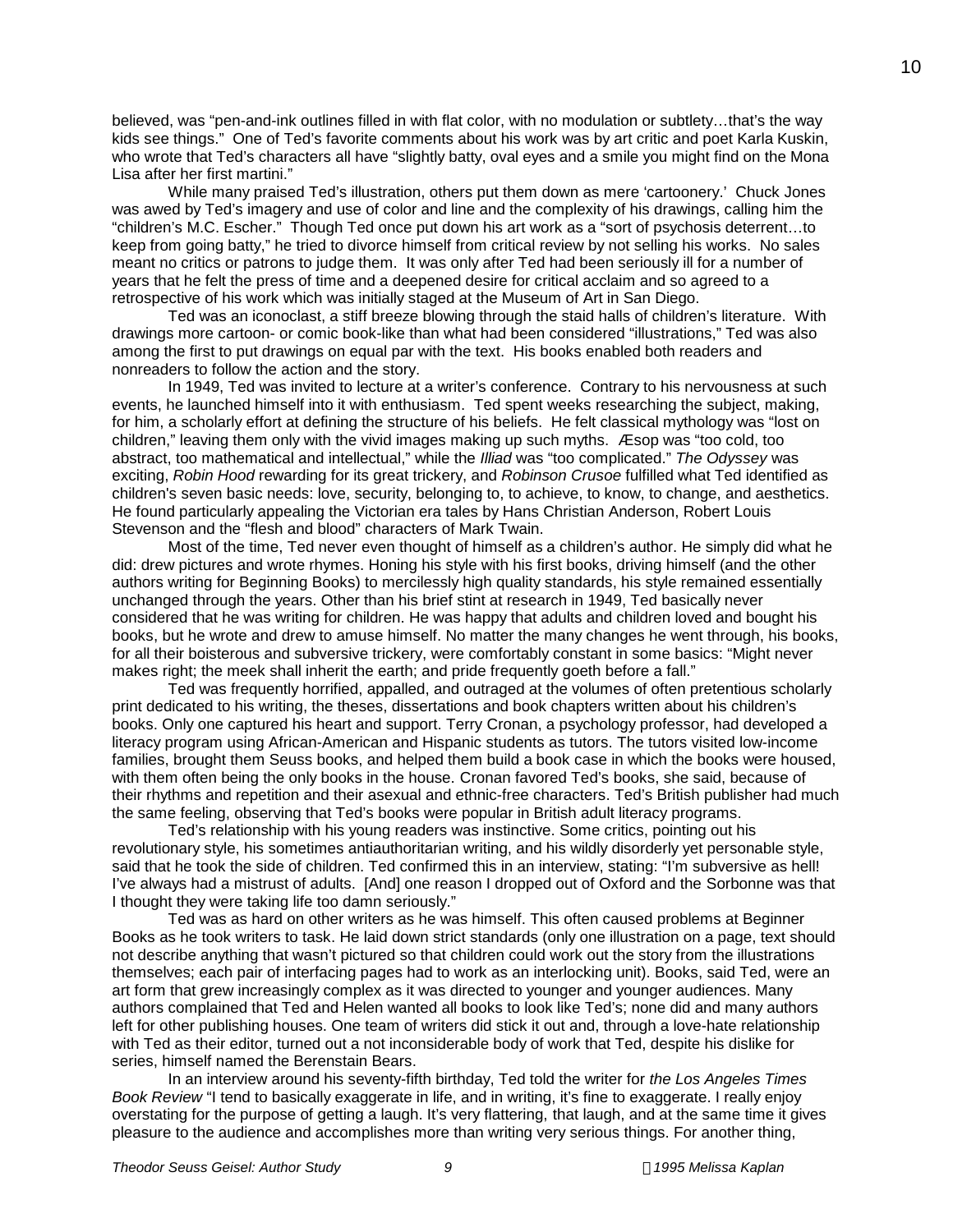writing is easier than digging ditches. Well, actually *that's* an exaggeration. It isn't."

# *OH, THE THINKS YOU CAN THINK!*

In an interview in *Time,* Ted said that if "[you don't] get imagination as a child, you probably never will." He also told the interviewer that he regarded the word lists that he once used to write *The Cat in the Hat* and *Green Eggs and Ham* as "hogwash" as children's vocabularies had now far surpassed those limited lists due to the influences of television and such programs as *Seseme Street.*

Ted and Maurice Sendak appeared at an art exhibition of Sendak's work at the Museum of Art in San Diego. It was the first time the men had met. When asked if they liked their characters, both responded quite negatively. "If my characters gave me a dinner party, I wouldn't show up," Ted answered. "If we lived with them," said Sendak, "we'd be in the madhouse...Writing is a way to exorcise them."

Joan Knight worked as Ted's part time secretary from 1971-1973 during which time she answered his fan mail. Readers wrote him, "treating him like a philosopher, trying to interpret what he wrote, trying to get him to say he was preaching some unsaid message, but he never would. All he wanted was for people to read." One exception to this was *The Lorax,* the first book in which he purposely set out to write to convey a message. He wanted it unlike what he felt to be the heavy-handed books already in existence about conservation and the environment. *The Lorax,* with the Truffula trees inspired by the trees dotting the African landscape that he looked upon while penning the book in Kenya, was the first book he set out to write to communicate a deeply felt philosophy. Despite his claim, however, many readers do find the stories dealing subtly with racial prejudice, greed, fear of the unknown, integrity, and, of course, the perils of uninvited guests.

In 1984, Ted's cancer worsened. As he perceived the world about him heading once again into dangerous waters, he began *The Butter Battle Book,* taking a controversial position in the age of Reganomics and Star Wars defense systems. Some protested the brainwashing, others the ambiguous ending. In response to such a letter, Ted's secretary responded: "If there was a happy ending in reality, then there would have been no need to write this book...The book tells the truth and the truth is our only hope... [it] is the most important contribution Dr. Seuss has made in his many years of giving children something to think about." The book took off in the U.S. and in Britain, and soon foreign editions appeared, first in Japan, then in Israel. Only after its popularity was assured, however, did Random House agree to print Maurice Sendak's endorsement on the cover of subsequent editions:

"Surprisingly, wonderfully, the case for total disarmament has been brilliantly made by our acknowledged master of nonsense, Dr. Seuss. . .Only a genius of the ridiculous could possibly deal with the cosmic and lethal madness of the nuclear arms race.. .He has done the world a great service."

In late 1990, Ted's biographers asked if, after all that he had said in his books, there was anything left unsaid. Several days later, Ted handed them a sheet of paper on which he had written:

"Any message or slogan? Whenever things go a bit sour in a job I'm doing, I always tell myself, "You can do better than this."

The best slogan I can think of to leave with the kids of the U.S.A. would be: "We can…and we've *got* to...do better than this."

With all his words and pleas for sanity, his opposition to the arms race, illiteracy, prejudice, pollution and greed, Ted was speaking to everyone, not just children.

## "AM I DEAD YET"

First Helen, then Audrey, tried repeatedly to get Ted to stop smoking. Fighting this ever losing battle, Ted resorted to bribes and trickery, going so far as to linger in the dining room after the other guests had left so he could sneak the cigarettes off the table, secreting them for later. Slipping friend Duke Johnson some money while out to dinner one night, asking him to get a pack of cigarettes, Duke refused. "I thought you were my friend," Ted snapped. "That's the point," said Duke, "I am."

The occasion of Ted's seventy-fifth birthday set off a round of interviews, exhibitions, and library celebrations. Smoking incessantly throughout the interviews, Ted nonetheless quickly snubbed out the cigarettes for photo sessions because, he said, "children's book authors never smoke." As little as Ted cared to be around children, he was still acutely aware of their observations and strove to maintain his naturally nurturing and avuncular appearance for them.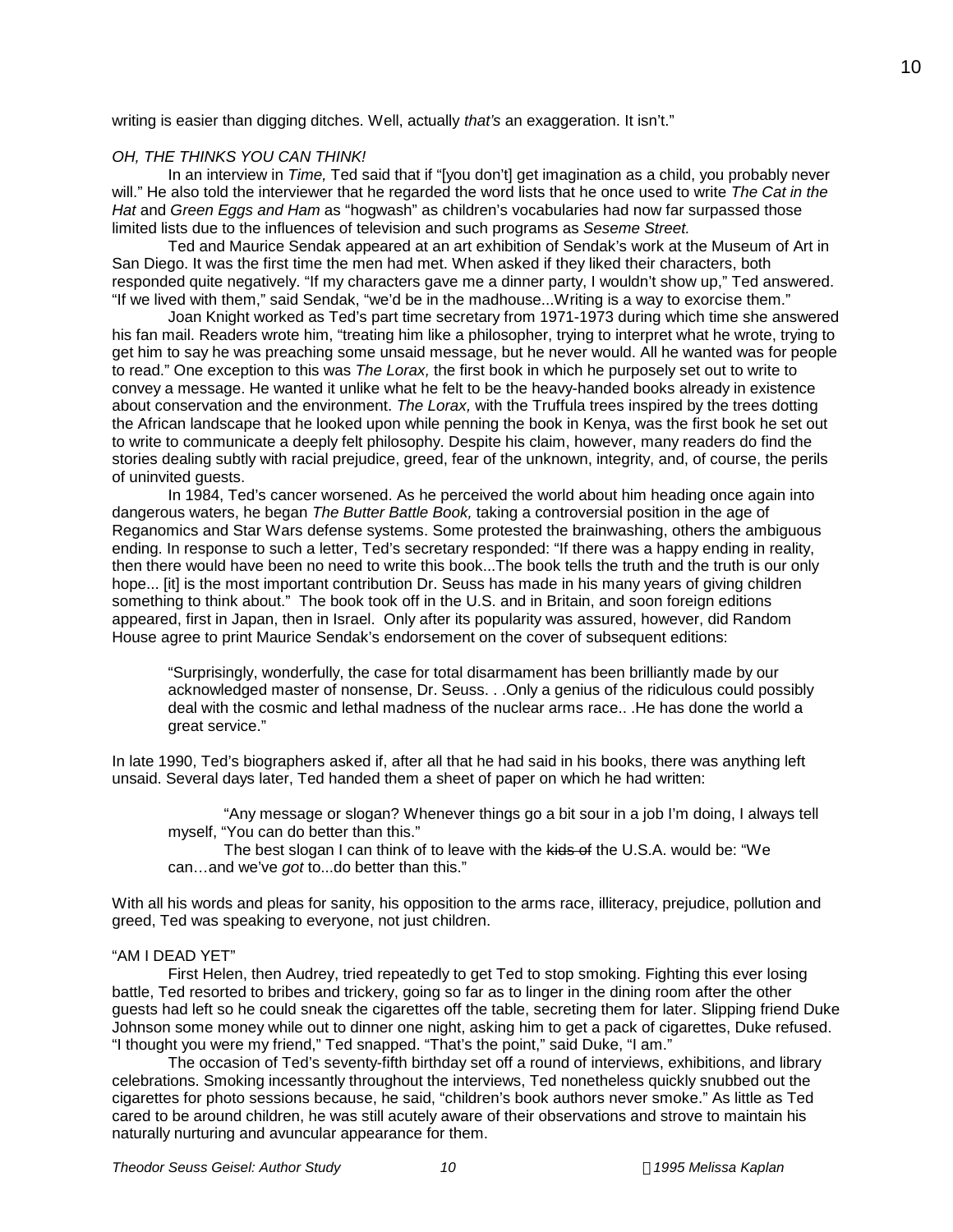The year 1975 saw the start of a five-year battle with glaucoma, cataracts, and transient blindness as the condition waxed and waned and Ted underwent numerous surgeries. His prior years of intense involvement in the publishing of his books stood him in good stead. Though he could no longer see, he was still able to be quite specific about the colors to be used in the illustrations of the book waiting to be published: he had long ago memorized the color charts and so could specify color numbers and the modifications made to the colors to attain the exact hues and tones he wanted.

In the summer of 1981, as Ted began work on *Bunches of Hunches,* Ted and Audry attended a dinner party. Audry had previously arranged with their hostess to ban smoking at the table. Ted picked up the *no smoking* card from his table, set it afire, and sent it to the hostess on a tray.

The next day he awoke with indigestion. Audry, a former nurse, checked his blood pressure. When he complained of the same ill feeling the next day, she had him admitted to the hospital where he was found to have had a minor heart attack. Always healthy and fit, Ted's doctor made only one recommendation for reform in Ted's lifestyle: no more smoking.

Ted resurrected his old pipe, filled it with radish seeds and sphagnum moss, and whenever he wanted a cigarette, he watered his pipe with an eyedropper. The most difficult time, he said, was not being able to light up a cigarette when he answered the phone, thus having no crutch with which "to ease the embarrassment of talking to someone."

In 1983, during a routine dental appointment, a small lesion was found at the base of his tongue; it was later confirmed to be a malignancy of a type linked to smoking and drinking. Thus began a series of surgeries to remove great masses of tongue, tissue and muscle following a sickening course of chemoand radiation therapy. Typical of Ted, very few in the inner circle of friends and associates knew about what was happening for some time. Thus began years of surgeries, illness, and waning strength.

On Sept 24, 1991, Ted died at home in his studio, steps away from his drawing board and color charts, stubs of pencils and pots of ink and his closet full of hats, Audrey and Theophrastus by his side.

## CLOSING

In a perceptive review that both charmed and startled Ted, critic Clifton Fadiman wrote that Ted provided "ingenious and uniquely witty solutions to the standing problem of the juvenile fantasy writer: how to find, not another Alice, but another rabbit hole. . .He may have a complete set of private despairs he fondles lovingly in the dark.. .he may have a dandy buried life...[but] it is not reflected in any of the delightful children's books he has written…he is not using his books for any purpose beyond entertaining himself and his readers…"

Fadiman did not have the benefit of reading Ted's biography, compiled during the last years of his life. As I read through some of these books, it is clear to me, at least, that Ted Geisel did play out in writing some of the themes of his life and worked through, if not completely exorcised, many of the demons that fired and inspired his life, art, philosophy, and writing. *The Lorax*, *The Butter Battle Book*, and *You're Only Old Once!* Are but three of the most obvious of these books; with his attempt to wake up the children, if not their parents, to the needs to preserve the ear and our sanity, and to rail against old age and the fears that accompany the betrayal of the body.

> Searching deep in darkened places, Reaching into vacant spaces, I touch only shadow faces… Where are you? Empty caves in endless mountains, Dusty, dry deserted fountains… Pathless, groping, I move hoping Where are you? Past songless birds on lifeless trees Cross waveless oceans, silent seas, Through fumbling nights that find no day, I move and try to find my way.

*Theodor Seuss Geisel, 1990.*

1937 And to Think That I Saw It All on Mulberry Street 1938 The 500 Hats of Bartholemew Cubbins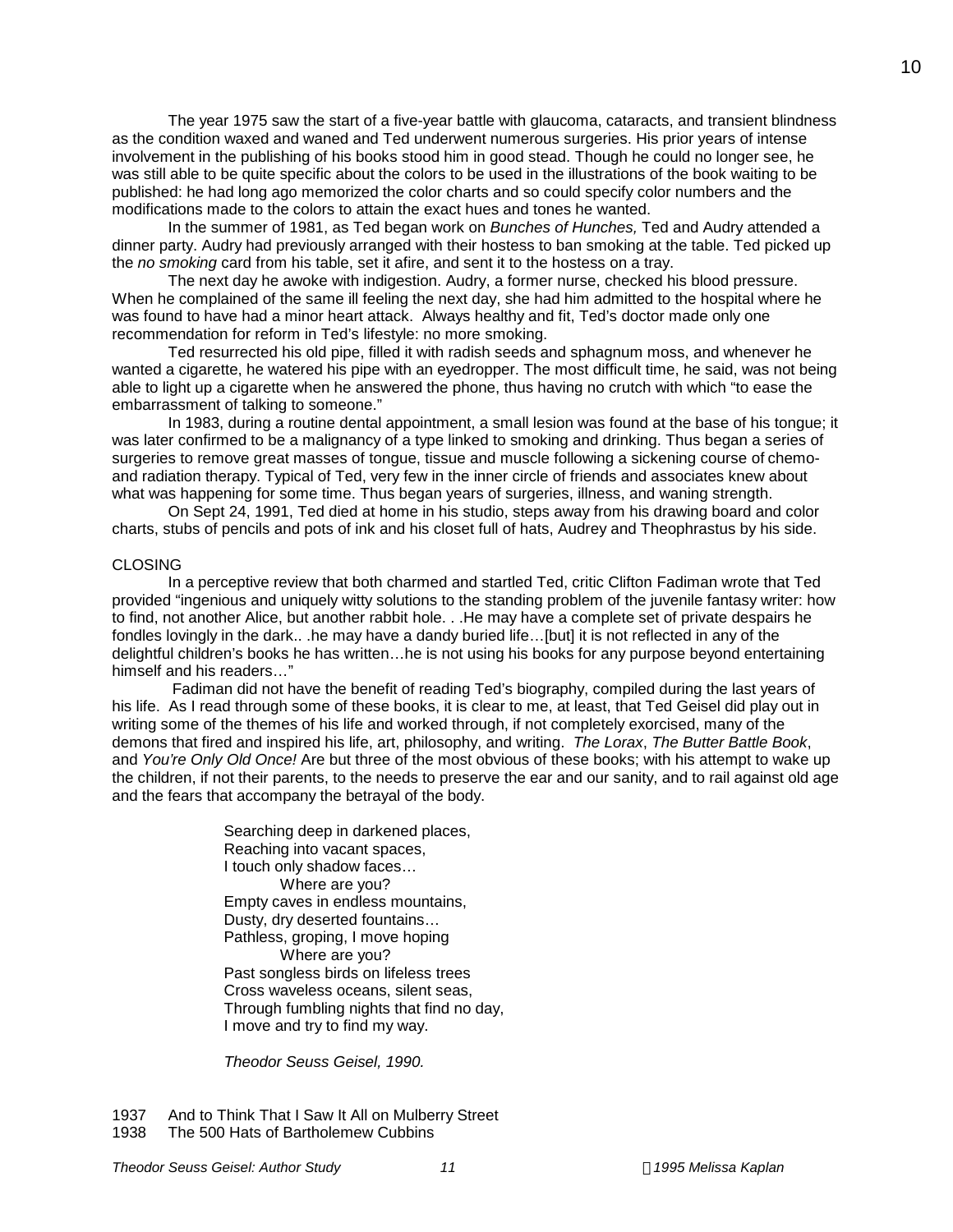Dr. Seuss's ABC Book I Had Trouble Getting to Solla Sollew I Wish that I had Duck Feet\*\* 1967 The Cat in the Hat Songbook\* 1968 The Foot Book The Hand Book The Eye Book\*\* I Can Draw It Myself! Mr. Brown Can Moo! Can You? My Book About Me\* 1971 The Lorax (NCSS Notable Children's Trade Book) I Can Write!: A Book by Me, MyseIf\*\* Marvin K. Mooney, Will You Please Go Now! There's a Wocket in My Pocket Did I Ever Tell You How Lucky You Are? The Many Mice of Mr. Brice\*\* Wacky Wednesday\*\* Great Day for Up!\* Would You Rather Be A Bullfrog?\*\* 1984 The Butter Battle Book 1986 You're Only Old Once 1987 I Am Not Going To Get Up Today! 1989 Oh, The Places You'll Go! \* Written by Dr. Seuss Written by Theo. LeSeig

- 1939 The Seven Lady Godivas\* The King's Stilts
- 1940 Horton Hatches an Egg
- *1941-1946 WWII hiatus*
- 1947 McElligot's Pool (Caldicott Honor Book)
- 1948 Thidwick and The Big-Hearted Moose
- 1949 Bartholemew and the Oobleck (Caldicott Honor Book)
- 1950 If I Ran the Zoo (Caldicott Honor Book)
- 1951 Gerald McBoing-Boing (animated film)
- 1953 The 5,000 Fingers of Dr. T Scrambled Egg Super!
- 1954 Horton HearsaWho
- 1955 On Beyond Zebra If I ran the Circus
- 1957 The Cat in the Hat
- How the Grinch Who Stole Christmas 1958 Yertle the Trutle and Other Stories The Cat in the Hat Came Back
- Happy Birthday to You
- 1960 One Fish Two Fish Red Fish Blue Fish Green Eggs and Ham
- 1961 The Sneetches and Other Stories Ten Apples Up On Top~
- 1962 Dr. Seuss's Sleep Book
- 1963 Hop on Pop
- 1964 The Cat in the Hat Dictionary\*
- 1965 Fox in Socks
- 
- 1969 I Can Lick 30 Tigers Today! and Other Stories
	-
- 
- 1972 In a People House\*\*
- 1974 The Shape of Me and Other Stuff
- 1975 Oh, The Thinks You Can Think!
- 1976 The Cat's Quizzer
- 1978 I Can Read With My Eyes Shut!
- 1979 Oh, Say Can You Say?
- 1982 Hunches in Bunches
- 
- 
- 
- 
- 
-